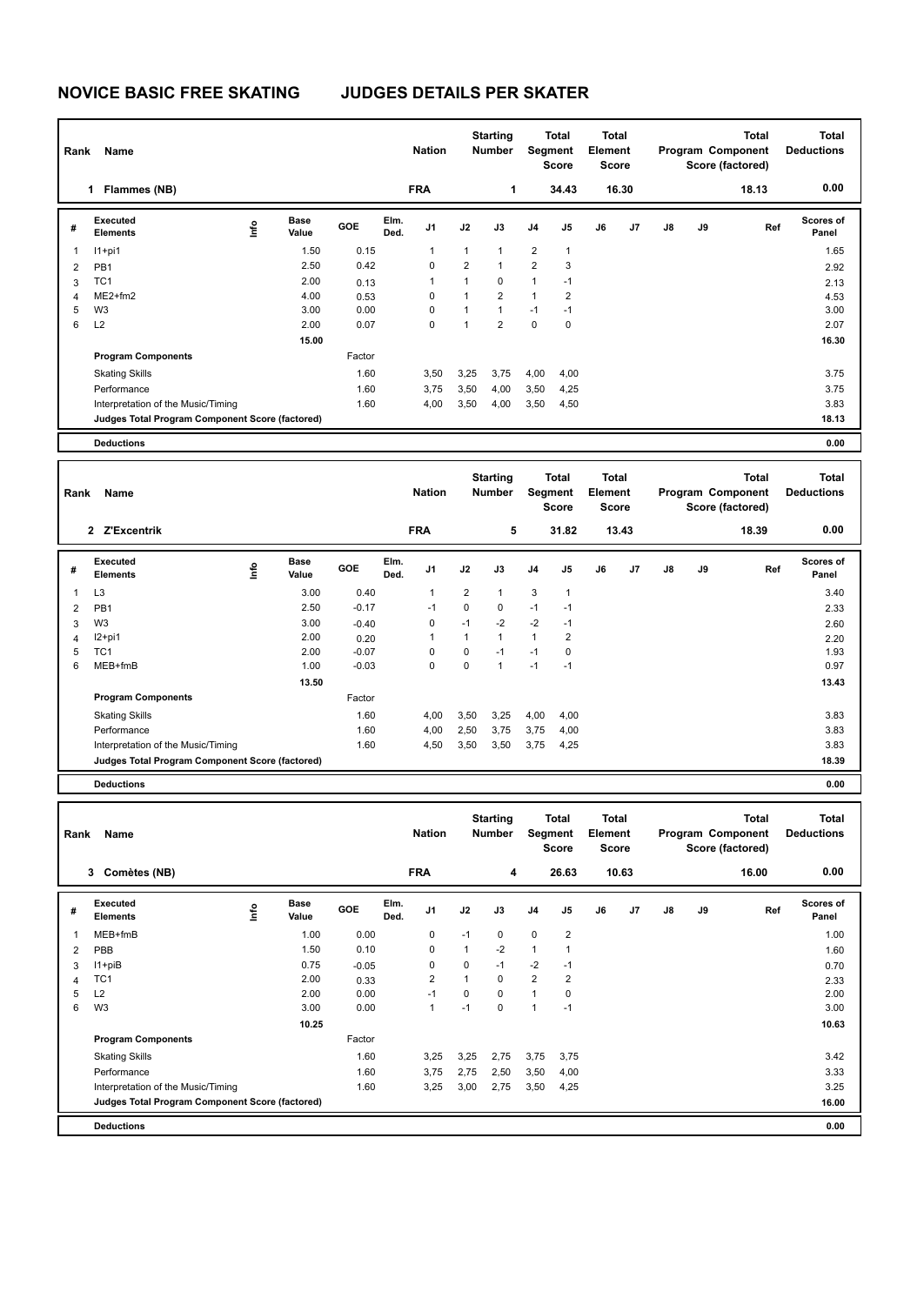## **NOVICE BASIC FREE SKATING JUDGES DETAILS PER SKATER**

| Rank           | Name                                            |      |                      |         |              | <b>Nation</b>           |                         | <b>Starting</b><br>Number |                         | <b>Total</b><br><b>Segment</b><br>Score | <b>Total</b><br>Element<br><b>Score</b> |       |                                       |    | <b>Total</b><br>Program Component<br>Score (factored) | <b>Total</b><br><b>Deductions</b> |
|----------------|-------------------------------------------------|------|----------------------|---------|--------------|-------------------------|-------------------------|---------------------------|-------------------------|-----------------------------------------|-----------------------------------------|-------|---------------------------------------|----|-------------------------------------------------------|-----------------------------------|
|                | 4 Team Odysée (NB)                              |      |                      |         |              | <b>FRA</b>              |                         | 6                         |                         | 26.59                                   |                                         | 11.52 |                                       |    | 15.07                                                 | 0.00                              |
| #              | Executed<br><b>Elements</b>                     | ١nfo | <b>Base</b><br>Value | GOE     | Elm.<br>Ded. | J1                      | J2                      | J3                        | J <sub>4</sub>          | J5                                      | J6                                      | J7    | J8                                    | J9 | Ref                                                   | Scores of<br>Panel                |
| $\mathbf{1}$   | PBB                                             |      | 1.50                 | 0.15    |              | 1                       | 2                       | $-1$                      | $\mathbf{1}$            | 1                                       |                                         |       |                                       |    |                                                       | 1.65                              |
| $\overline{2}$ | I1+piB                                          |      | 0.75                 | $-0.08$ |              | $-1$                    | $-1$                    | $-2$                      | $-1$                    | $-1$                                    |                                         |       |                                       |    |                                                       | 0.67                              |
| 3              | MEB+fmB                                         |      | 1.00                 | 0.03    |              | $\mathbf{1}$            | 0                       | $\mathbf{1}$              | 0                       | 0                                       |                                         |       |                                       |    |                                                       | 1.03                              |
| $\overline{4}$ | TC <sub>1</sub>                                 |      | 2.00                 | 0.27    |              | 1                       | $\mathbf{1}$            | $\overline{2}$            | $\mathbf{1}$            | $\overline{2}$                          |                                         |       |                                       |    |                                                       | 2.27                              |
| 5              | W <sub>3</sub>                                  |      | 3.00                 | 0.30    |              | $\mathbf{1}$            | 1                       | $\mathbf{1}$              | $\overline{2}$          | 0                                       |                                         |       |                                       |    |                                                       | 3.30                              |
| 6              | L <sub>3</sub>                                  |      | 3.00                 | $-0.40$ |              | $-1$                    | 0                       | $-1$                      | $-2$                    | $-2$                                    |                                         |       |                                       |    |                                                       | 2.60                              |
|                |                                                 |      | 11.25                |         |              |                         |                         |                           |                         |                                         |                                         |       |                                       |    |                                                       | 11.52                             |
|                | <b>Program Components</b>                       |      |                      | Factor  |              |                         |                         |                           |                         |                                         |                                         |       |                                       |    |                                                       |                                   |
|                | <b>Skating Skills</b>                           |      |                      | 1.60    |              | 3,00                    | 3,25                    | 3,00                      | 3,50                    | 3,75                                    |                                         |       |                                       |    |                                                       | 3.25                              |
|                | Performance                                     |      |                      | 1.60    |              | 2,75                    | 3,00                    | 2,75                      | 3,25                    | 3,75                                    |                                         |       |                                       |    |                                                       | 3.00                              |
|                | Interpretation of the Music/Timing              |      |                      | 1.60    |              | 3,00                    | 3,00                    | 3,00                      | 3,50                    | 4,00                                    |                                         |       |                                       |    |                                                       | 3.17                              |
|                | Judges Total Program Component Score (factored) |      |                      |         |              |                         |                         |                           |                         |                                         |                                         |       |                                       |    |                                                       | 15.07                             |
|                | <b>Deductions</b>                               |      |                      |         |              |                         |                         |                           |                         |                                         |                                         |       |                                       |    |                                                       | 0.00                              |
|                |                                                 |      |                      |         |              |                         |                         |                           |                         |                                         |                                         |       |                                       |    |                                                       |                                   |
|                |                                                 |      |                      |         |              |                         | <b>Starting</b>         |                           | <b>Total</b>            |                                         | <b>Total</b>                            |       |                                       |    | <b>Total</b>                                          | <b>Total</b>                      |
| Rank           | Name                                            |      |                      |         |              | <b>Nation</b>           | <b>Number</b>           |                           | Segment<br><b>Score</b> |                                         | Element<br><b>Score</b>                 |       | Program Component<br>Score (factored) |    |                                                       | <b>Deductions</b>                 |
|                | 5 Salamandres (NB)                              |      |                      |         |              | <b>FRA</b>              |                         | 7                         |                         | 24.16                                   |                                         | 10.09 |                                       |    | 15.07                                                 | $-1.00$                           |
| #              | Executed<br><b>Elements</b>                     | ١nf٥ | <b>Base</b><br>Value | GOE     | Elm.<br>Ded. | J1                      | J2                      | J3                        | J <sub>4</sub>          | J5                                      | J6                                      | J7    | $\mathsf{J}8$                         | J9 | Ref                                                   | Scores of<br>Panel                |
| $\mathbf{1}$   | W <sub>2</sub>                                  |      | 2.00                 | 0.00    |              | 1                       | $\overline{\mathbf{c}}$ | $\mathbf 0$               | $-2$                    | $-1$                                    |                                         |       |                                       |    |                                                       | 2.00                              |
| $\overline{2}$ | $11 + piB$                                      | F    | 0.75                 | $-0.23$ |              | $-4$                    | $-3$                    | $-2$                      | $-3$                    | $-3$                                    |                                         |       |                                       |    |                                                       | 0.52                              |
| 3              | MEB+fmB                                         |      | 1.00                 | 0.07    |              | $-1$                    | 0                       | $\mathbf{1}$              | $\mathbf{1}$            | 1                                       |                                         |       |                                       |    |                                                       | 1.07                              |
| $\overline{4}$ | PBB                                             | F    | 1.50                 | $-0.40$ |              | $-3$                    | $-2$                    | $-1$                      | $-3$                    | $-3$                                    |                                         |       |                                       |    |                                                       | 1.10                              |
| 5              | TC <sub>1</sub>                                 |      | 2.00                 | 0.20    |              | $\overline{\mathbf{c}}$ | 1                       | $\mathbf{1}$              | $\mathbf{1}$            | 1                                       |                                         |       |                                       |    |                                                       | 2.20                              |
| 6              | L <sub>3</sub>                                  |      | 3.00                 | 0.20    |              | 0                       | 0                       | $\mathbf{1}$              | $\mathbf{1}$            | 1                                       |                                         |       |                                       |    |                                                       | 3.20                              |
|                |                                                 |      | 10.25                |         |              |                         |                         |                           |                         |                                         |                                         |       |                                       |    |                                                       | 10.09                             |
|                | <b>Program Components</b>                       |      |                      | Factor  |              |                         |                         |                           |                         |                                         |                                         |       |                                       |    |                                                       |                                   |
|                | <b>Skating Skills</b>                           |      |                      | 1.60    |              | 3,25                    | 2,75                    | 3,00                      | 2,75                    | 3,25                                    |                                         |       |                                       |    |                                                       | 3.00                              |
|                | Performance                                     |      |                      | 1.60    |              | 2,75                    | 2,00                    | 3,25                      | 2,75                    | 3,25                                    |                                         |       |                                       |    |                                                       | 2.92                              |
|                | Interpretation of the Music/Timing              |      |                      | 1.60    |              | 4,25                    | 3,25                    | 3,50                      | 3,50                    | 3,50                                    |                                         |       |                                       |    |                                                       | 3.50                              |
|                | Judges Total Program Component Score (factored) |      |                      |         |              |                         |                         |                           |                         |                                         |                                         |       |                                       |    |                                                       | 15.07                             |

**Deductions** Falls: -1.00 **-1.00**

F Fall

| Rank           | Name                                            |      |                      |         |              | <b>Nation</b>  |      | <b>Starting</b><br><b>Number</b> | Segment        | Total<br><b>Score</b> | <b>Total</b><br>Element<br><b>Score</b> |      |    |    | <b>Total</b><br>Program Component<br>Score (factored) | <b>Total</b><br><b>Deductions</b> |
|----------------|-------------------------------------------------|------|----------------------|---------|--------------|----------------|------|----------------------------------|----------------|-----------------------|-----------------------------------------|------|----|----|-------------------------------------------------------|-----------------------------------|
|                | <b>Ice Angels</b><br>6                          |      |                      |         |              | <b>FRA</b>     |      | 3                                |                | 22.49                 |                                         | 9.26 |    |    | 13.73                                                 | $-0.50$                           |
| #              | Executed<br><b>Elements</b>                     | ١mfo | <b>Base</b><br>Value | GOE     | Elm.<br>Ded. | J <sub>1</sub> | J2   | J3                               | J <sub>4</sub> | J <sub>5</sub>        | J6                                      | J7   | J8 | J9 | Ref                                                   | <b>Scores of</b><br>Panel         |
|                | TC <sub>1</sub>                                 |      | 2.00                 | 0.07    |              | 1              | 1    | $-1$                             | $-1$           | 2                     |                                         |      |    |    |                                                       | 2.07                              |
| $\overline{2}$ | PBB                                             |      | 1.50                 | 0.00    |              | $-1$           | 0    | $\mathbf 0$                      | $\mathbf 0$    |                       |                                         |      |    |    |                                                       | 1.50                              |
| 3              | $11+pi1$                                        |      | 1.50                 | $-0.25$ |              | $-2$           | $-2$ | $-1$                             | $-2$           | $-1$                  |                                         |      |    |    |                                                       | 1.25                              |
| $\Delta$       | MEB+fmB                                         | F.   | 1.00                 | $-0.23$ |              | $-4$           | $-3$ | 0                                | $-2$           | $-2$                  |                                         |      |    |    |                                                       | 0.77                              |
| 5              | L2                                              |      | 2.00                 | $-0.13$ |              | $-1$           | 0    | $-1$                             | 0              | $-1$                  |                                         |      |    |    |                                                       | 1.87                              |
| 6              | W <sub>2</sub>                                  |      | 2.00                 | $-0.20$ |              | $-1$           | $-1$ | $-1$                             | 0              | $-1$                  |                                         |      |    |    |                                                       | 1.80                              |
|                |                                                 |      | 10.00                |         |              |                |      |                                  |                |                       |                                         |      |    |    |                                                       | 9.26                              |
|                | <b>Program Components</b>                       |      |                      | Factor  |              |                |      |                                  |                |                       |                                         |      |    |    |                                                       |                                   |
|                | <b>Skating Skills</b>                           |      |                      | 1.60    |              | 2,25           | 3,25 | 2,75                             | 3,50           | 3,75                  |                                         |      |    |    |                                                       | 3.17                              |
|                | Performance                                     |      |                      | 1.60    |              | 2,00           | 2,25 | 2,75                             | 2,75           | 3,25                  |                                         |      |    |    |                                                       | 2.58                              |
|                | Interpretation of the Music/Timing              |      |                      | 1.60    |              | 2,25           | 2,50 | 3,00                             | 3,00           | 3,75                  |                                         |      |    |    |                                                       | 2.83                              |
|                | Judges Total Program Component Score (factored) |      |                      |         |              |                |      |                                  |                |                       |                                         |      |    |    |                                                       | 13.73                             |
|                | <b>Deductions</b>                               |      | Falls:               | $-0.50$ |              |                |      |                                  |                |                       |                                         |      |    |    |                                                       | $-0.50$                           |